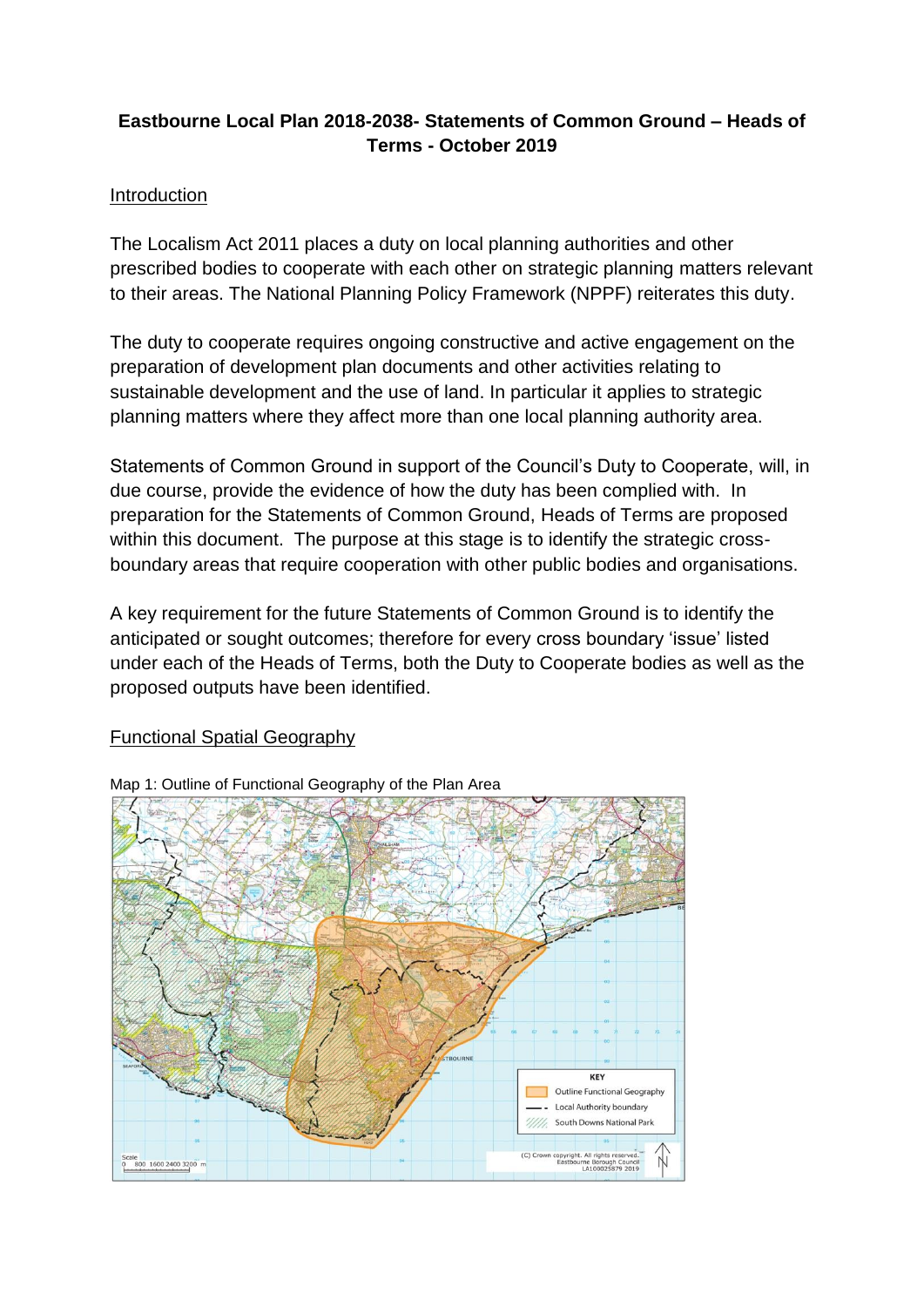| <b>Functional element</b> | <b>DtC Authority</b> | <b>Outputs</b>                          |  |  |
|---------------------------|----------------------|-----------------------------------------|--|--|
| Employment                | <b>WDC</b>           | Agree EBC shortfall and complementary   |  |  |
|                           |                      | policy approach                         |  |  |
| Housing                   | <b>WDC</b>           | Agree EBC shortfall and complementary   |  |  |
|                           |                      | policy approach                         |  |  |
| Leisure and retail        | <b>WDC</b>           | Policy alignment & strategic sequential |  |  |
|                           |                      | approach                                |  |  |
| Tourism                   | <b>SDNPA</b>         | Complimentary policy                    |  |  |
| Green infrastructure      | <b>SDNPA</b>         | Complimentary policy                    |  |  |
| <b>Visual links</b>       | <b>SDNPA</b>         | Shared evidence base & complimentary    |  |  |
|                           |                      | policy                                  |  |  |

#### Table 1: Functional Geography Cross-boundary Matters

# **Strategic Infrastructure**

#### Table 2: Strategic Infrastructure

| Infrastructure Type             | <b>DtC Authority</b> | <b>Outputs</b>            |
|---------------------------------|----------------------|---------------------------|
| Transport                       | ESCC, WDC, RDC, LDC  | Joint IDP                 |
| <b>Public Transport</b>         | ESCC, WDC            | Joint IDP                 |
| Cycling & Walking               | <b>WDC, SDNPA</b>    | Joint IDP                 |
| Education                       | WDC, ESCC            | Joint IDP                 |
| Flood Storage & SuDS            | EA, PCWLMB, ESCC,    | Agreed approach Aligned   |
|                                 | <b>WDC</b>           | policy                    |
| <b>Flood Defences</b>           | EA                   | Policy approach agreement |
| <b>Community Infrastructure</b> | <b>WDC</b>           | Complementary policy      |
|                                 |                      | approach                  |

# **Habitat Regulations Assessment**

#### Table 3: Strategic Cross-boundary HRA Matters

| European<br><b>Designated Site</b>   | Impact<br>Pathway | <b>DtC Authority</b>                                                      | <b>Outputs</b>                                         |
|--------------------------------------|-------------------|---------------------------------------------------------------------------|--------------------------------------------------------|
| <b>Ashdown Forest</b><br><b>SAC</b>  | Air quality       | WDC, SDNPA, LDC,<br>TWBC, MSDC, TDC, CBC,<br>SDC, RDC, ESCC, WSCC,<br>NE. | Modelling of impacts,<br>agreed strategic<br>approach  |
| <b>Lewes Downs SAC</b>               | Air quality       | WDC, SDNPA, LDC,<br>TWBC, MSDC, TDC, CBC,<br>SDC, RDC, ESCC, WSCC,<br>NE. | Modelling of impacts,<br>agreed strategic<br>approach  |
| <b>Pevensey Levels</b><br><b>SAC</b> | Water<br>quality  | WDC, RDC                                                                  | Assessment of<br>impacts, agreed<br>strategic approach |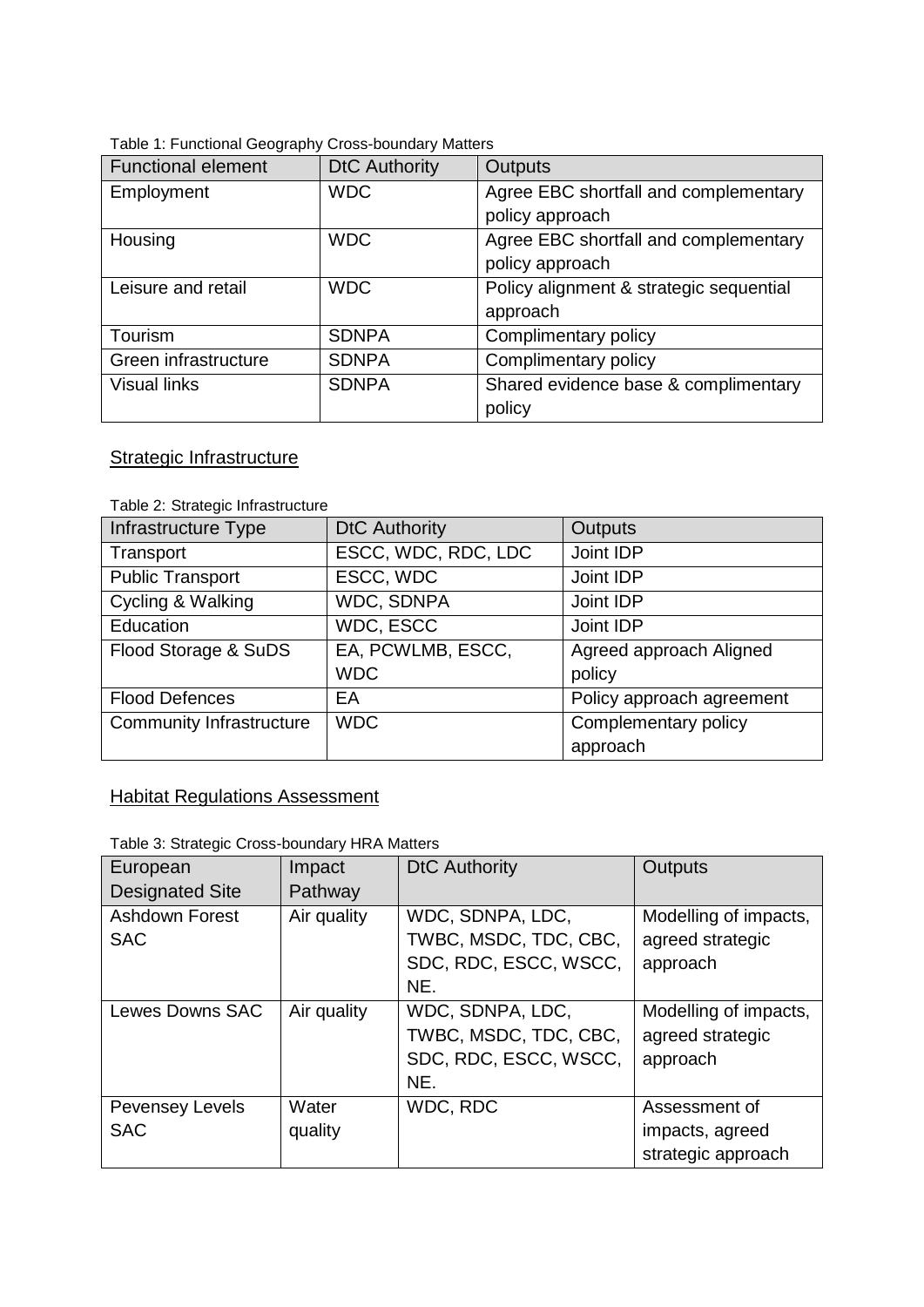### Climate Change

| $. 0.019 - 0.0010 - 0.0010 - 0.0010 - 0.00000 - 0.0000 - 0.0000 - 0.0000 - 0.0000 - 0.0000 - 0.0000 - 0.0000 - 0.0000 - 0.0000 - 0.0000 - 0.0000 - 0.0000 - 0.0000 - 0.0000 - 0.0000 - 0.0000 - 0.0000 - 0.0000 - 0.0000 - 0.0000 - 0.0000 - 0.0000 - 0.$ |                      |                                                      |  |
|-----------------------------------------------------------------------------------------------------------------------------------------------------------------------------------------------------------------------------------------------------------|----------------------|------------------------------------------------------|--|
| <b>Issue</b>                                                                                                                                                                                                                                              | <b>DtC Authority</b> | <b>Outcomes</b>                                      |  |
| Energy efficiency                                                                                                                                                                                                                                         | LDC, WDC             | Coordinated, aligned policy approach                 |  |
| Renewable energy                                                                                                                                                                                                                                          | <b>WDC, SDNPA</b>    | Supportive, aligned policy approach                  |  |
| generation                                                                                                                                                                                                                                                |                      |                                                      |  |
| Modal shift                                                                                                                                                                                                                                               |                      | ESCC, WDC, LDC,   Partnership approach to drive step |  |
|                                                                                                                                                                                                                                                           | <b>RDC</b>           | change, coordinated policy approach                  |  |

Table 4: Strategic Climate Change Issues

## **Duty to Cooperate Diary**

It is considered helpful to ensure that all efforts made to achieve the above outputs are well documented; such that in the event agreement on outputs cannot be reached for particular issues, the endeavours and subsequent results of those endeavours can be clearly assessed. The table below presents the Duty to Cooperate Diary for the plan-making process to date.

|  | Table 5: Duty to Cooperate Diary Eastbourne Local Plan 2018-2038 |  |
|--|------------------------------------------------------------------|--|

| Date       | Item                      | Purpose                             | Informal comments            |
|------------|---------------------------|-------------------------------------|------------------------------|
| 17.07.2019 | Letter to SDNPA           | partnership working                 | Positive response and        |
|            |                           | functional links within the         | agreement to work jointly on |
|            |                           | borough                             | the functional links         |
| 05.08.2019 | <b>Early Consultation</b> | Invitation to comment on            | WDC provided full and        |
|            | on Vision, Options        | the draft vision and some           | detailed response to the     |
| 06.09.2019 | and Infrastructure        | high level options for              | vision and options,          |
|            | requirements              | housing spatial strategy and        | particular reference to      |
|            | (infrastructure           | distribution. Feedback to be        | density. SDNPA provided a    |
|            | providers and             | used to further refine the          | high level response. ESCC    |
|            | neighbouring              | options ahead of the Issues         | provided information on      |
|            | authorities)              | and Options consultation.           | road transport               |
|            |                           |                                     | infrastructure.              |
| 16/09/2019 | Transport                 | To present scoping<br>1.            | Feedback from                |
|            | Modelling                 | work to date and what               | stakeholders suggested the   |
|            | Workshop                  | future work will be required        | extent of the proposed       |
|            |                           | to deliver a transport model;       | model (shown on slide 24 of  |
|            | Invites:                  | and                                 | the presentation) should be  |
|            | ESCC, WDC, LDC,           | To understand the<br>2 <sub>1</sub> | extended east and west to    |
|            | SDNPA, HE                 | transport issues/concerns           | cover an area bounded by     |
|            |                           | around the local area and           | Peacehaven and Lewes to      |
|            |                           | where the pressures are -           | the west, Hellingly to the   |
|            |                           | both today and the future           | north and Windmill Hill and  |
|            |                           | issues being. To gain local         | the A259 to the east.        |
|            |                           | insight and knowledge so            | Minutes of the Workshop      |
|            |                           | we could ensure any future          | shared with attendees and    |
|            |                           | modelling work could                | covered input on general,    |